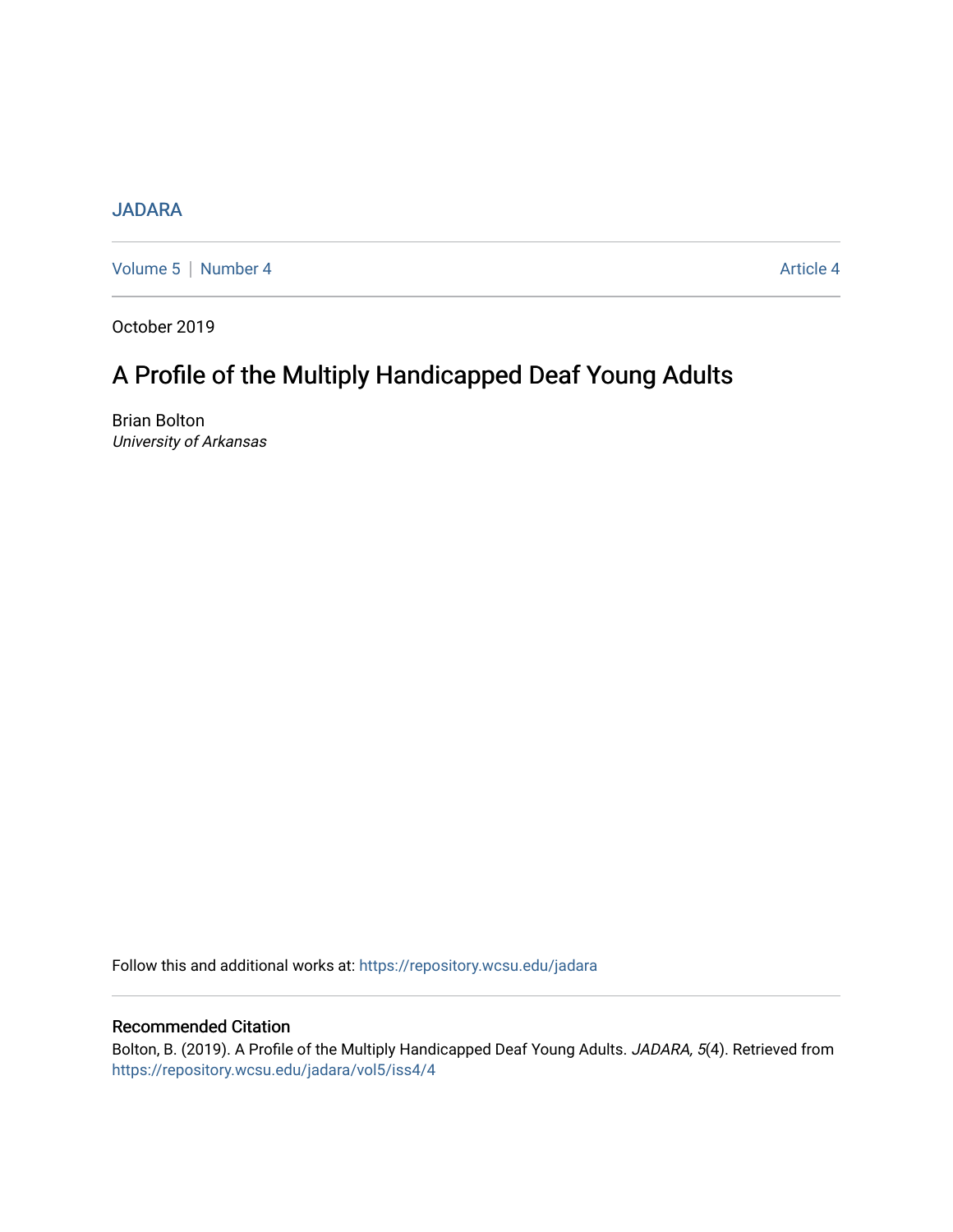# A PROFILEOFTHE MULTIPLY HAN DICAPPED DEAF YOUNG ADULT

### BRIAN BOLTON, Ph.D. University of Arkansas

One of the most difficult groups of clients currently encountered by rehabilitation professionals is that of multiply handicapped deaf young adults. These persons are severely limited in their ability to meet the demands of daily living. They have not attained the minimal competence in social, academic, or vocational functioning to enable them to make a satisfactory life adjustment. Specific characteristics of multiply handicapped persons are: (1) Severely limited communication skills; (2) Low academic achievement levels; (3) Emotional immaturity; (4) Secondary disabilities; and, (5) Poor vocational preparation.

Multiply handicapped deaf persons may constitute as many as one half of the deaf population, or approximately 100,000 persons. Evidence available from several research and demonstration projects indicates that intensive, highly specialized, long-term habilitation-rehabilitation services are required by this group of deaf persons (See Bolton, 1971, for a review of the projects).

The purpose of this paper is to present a detailed description of the characteristics which define the multiply handicapped deaf young adults. The sample described is comprised of clients served at the Hot Springs Rehabilitation Center Project for Multiply Handicapped Deaf Persons (N 145). The description is divided into the following categories: demographic, developmental, family, parental, education, achievement, and vocational data.

Brian Bolton is Senior Research Scientist, Arkansas Research and Training Center, University of Arkansas.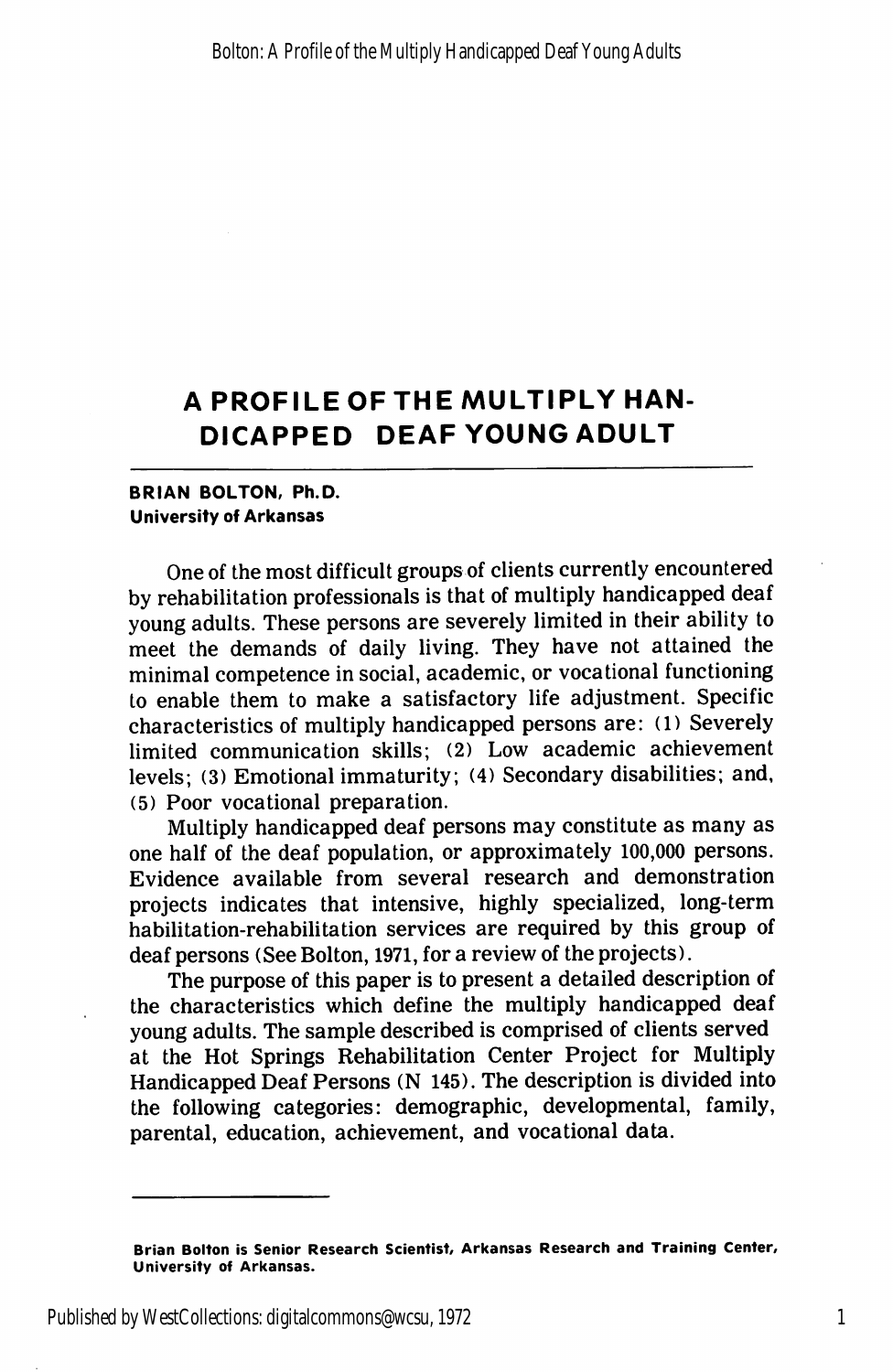8

#### A PROFILE OF THE MULTIPLY HANDICAPPED DEAF YOUNG ADULT

- I. Demographic
- 1. Age: 16-20 (  $\%$  ), 21-25 (22\%), 26+ (  $\%$  )
- 2. Sex: Male (72%)
- 3. Race: White (73%), Negro (21%), other (6%)
- 4. Onset of deafness: at birth (80%)
- 5. Marital Status: Single (100%)
- 6. Residence: Lives with parents (95%)
- II. Developmental
- 1. Walked at: 7-12 Mos. (43%), 13-18 (40%), 19+  $(17%)$
- 2. Rate of learning: Good (48%), Fair (39%), Poor  $(13%)$
- 3. General disposition: Good (54%), Fair (27%), Poor (19%)
- 4. Relationship with mother: Good (84%), Fair (11%), Poor (5%)
- 5. Relationship with father: Good (77%), Fair (15%), Poor (8%)
- 6. Relationship with siblings: Good (79%), Fair (17%), Poor (4%)
- 7. Relationship with age mates: Good (74%), Fair (19%), Poor (7%)
- 8. Age began school: 3-5 years  $(27<sub>q<sub>0</sub></sub>)$ , 6 years  $(40\%)$ , 7 years plus (33%)
- 9. Secondary disability: (34%)
- 10. Tertiary disability: (12%)
- III. Family
- 1. Behavior at home: Good (72%), Fair (25%), Poor  $(3 \, \phi)$
- 2. Helps with family work: (92%)
- 3. Cares for personal needs: (100%)
- 4. Can get around community alone: (92%)
- 5. Family residence: Owns home (70%)
- IV. Parental
- 1. Mother's attitude toward client: Accepting (91%), Rejecting (9%)
- 2. Father's attitude toward client: Accepting  $(83\%)$ , Rejecting (17%)
- 3. Father's occupation: Professional, technical, skilled (21%), semiskilled, unskilled (64%), unemployed (15%)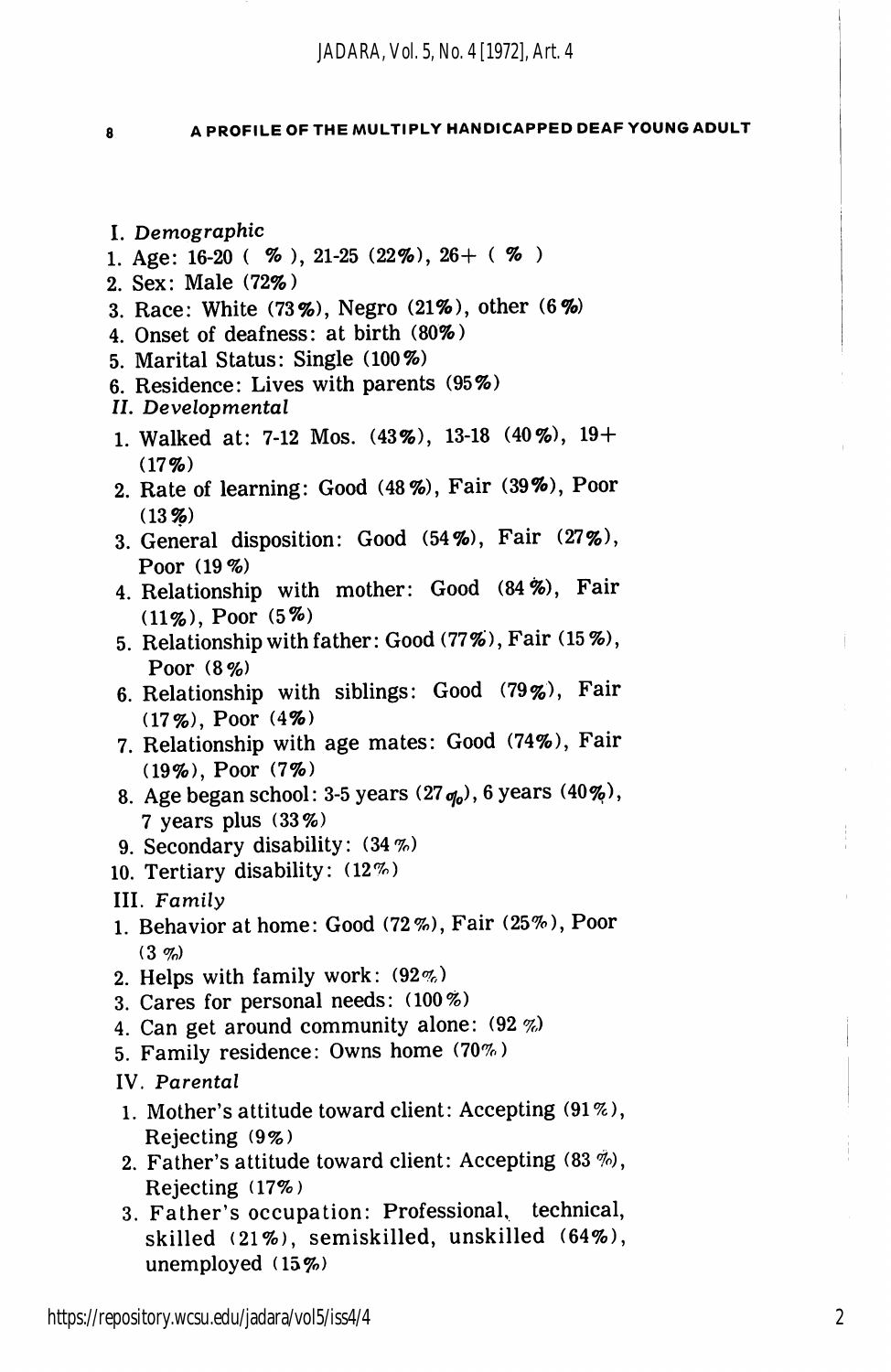#### A PROFILE OF THE MULTIPLY HANDICAPPED DEAF YOUNG ADULT

- 4. Mother's occupation: Professional, technical, skilled (8%), semiskilled, unskilled (29%), homemaker (61%), unemployed (2%)
- 5. Father's education:Did not complete high school (59%), high school graduate or more (41%)
- 6. Mother's education:Did not complete high school (62%), high school graduate (38%)
- 7. Father deaf: (4%)
- 8. Mother deaf: (4%)
- 9. Child grew up with both parents (81%)
- 10. Parents marital adjustment during child's development: Good (76%), Fair (14%), Poor  $(10\%)$
- 11. Ability of child to communicate with parents: Good (52%), Fair (40%), Poor (8%)
- 12. Parental cooperation with educational program: Supportive (60%), Neutral (31%), Detrimental (9%)
- V. Education
	- 1. School attended: State residential (80%), publicspecial classes (13%) other (7%)
	- 2. Total years in school: 9 or more (78%), 13 or more (22%)
	- 3. Termination status: Completed program (51%), voluntary dropout (18%), administrative discharge (31%)
	- 4. Type of diploma: Academic (12%), vocational (19%), attendance (16%), none (53%)
	- 5. Performance in terms of ability: Good (22 %), Fair (57%), Poor (21%)
	- 6. Motivation for learning: Good  $(23\%)$ , Fair  $(47\%)$ , Poor (30%)
	- 7. Behavior in class: Good (42%), Fair (45%), Poor  $(13\%)$
	- 8. Relationships with other students: Good (46%), Fair (43%), Poor (11%)
	- 9. Relationships with staff: Good (50%), Fair (43%), Poor (7%)
- 10. Dormitory conduct: Good (44 %), Fair (44%), Poor  $(12\%)$
- 11. Age at leaving school: 16 years plus (85%)

 $\overline{9}$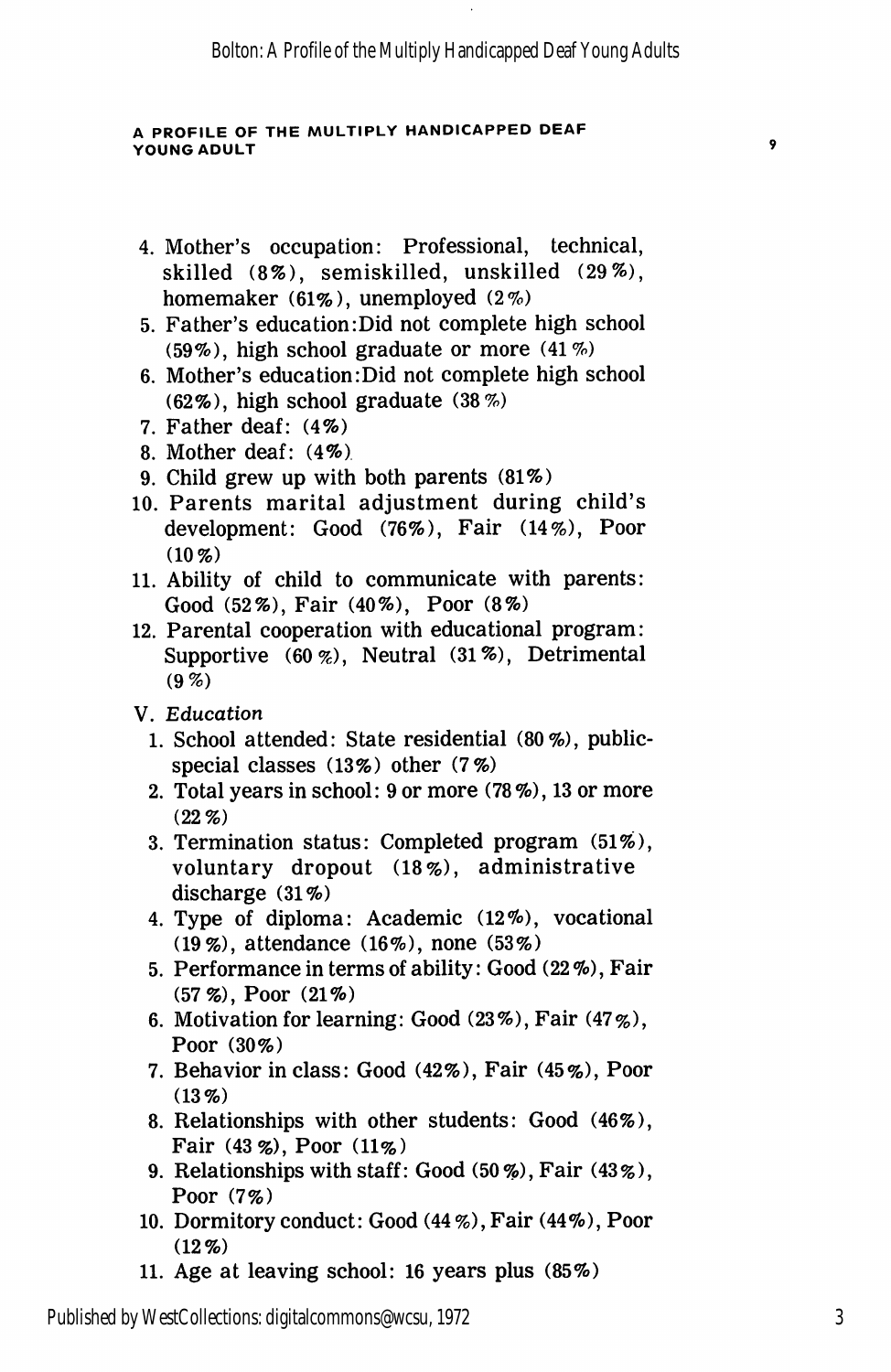<sup>10</sup> A PROFILE OF THE MULTIPLY HANDICAPPED DEAF YOUNG ADULT

### VI. Achievement

- 1. WAIS Performance IQ: Below 80 (21%), 80-99 (43%), 100-120 (31%)
- 2. Academic skills: (Reading, language, and arith metic) Median grade-level of third, with 10 percent at or above fifth grade.
- 3. Communication:

(a) Speech: Good (15%), Fair (7%), Poor (78%) (b) Speech reading: Good  $(23\%)$ , Fair  $(12\%)$ , Poor  $(65%)$ 

(c) Manual: Good (24%), Fair (48%), Poor (28%) (d) General ability to express oneself: Good

(24%), Fair (50%), Poor (26%)

#### VII. Vocational

- 1. Previous work experience: 59% (only 33%held full-time jobs)
- 2. Previous training: (60%)
- 3. Previous DVR services: (48%)
- 4. Definite vocational goal: (35%)

The descriptive statistics outlined above thoroughly sub stantiate the five-part definition of the multiply handicapped deaf young adult:

- 1. Severely limited communication skills: reading and language abilities were equivalent to the average hearing third grader; the oral skills of more than two-thirds of the sample were rated poor; only one-fourth of the sample was rated as possessing good manual skills.
- 2. Low academic achievement levels: the average achievement level for this sample was third grade, with only one tenth at the fifth grade or above.
- 3. Emotional immaturity: almost all clients were dependent on their parents and lived at home; none were married; four-fifths of the sample had been sheltered at state residential schools where their overall performance and behavior was generally rated fair.
- 4. Secondary disabilities: fully one-third of the sample possessed secondary disabling conditions.

4